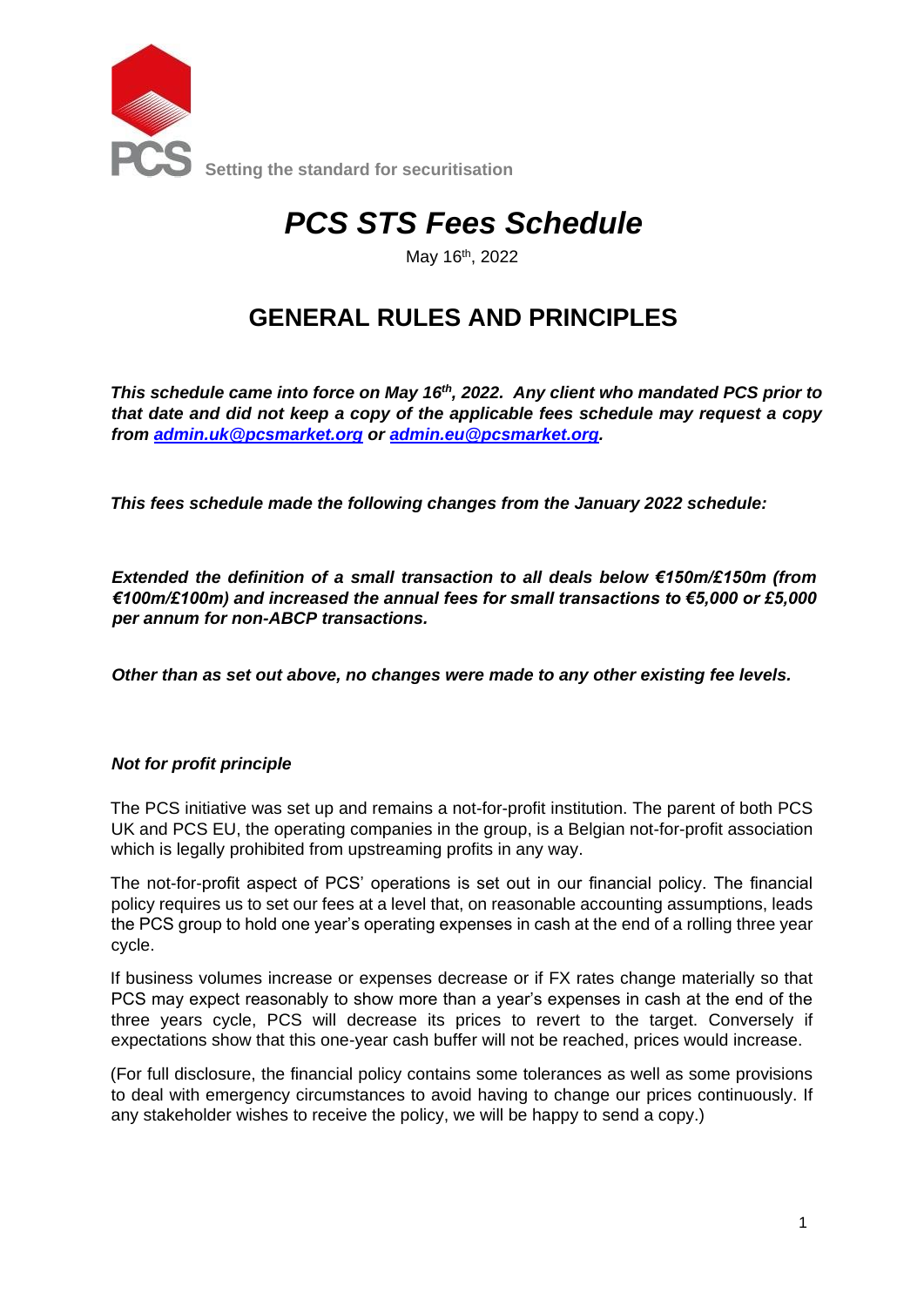

**Setting the standard for securitisation** 

#### *Annual fees*

The fees structure of most PCS services (but not all) is to charge a fee upfront and ongoing annual fees.

The annual fees do not reflect annual maintenance or further work anticipated to be done by PCS (although we do draw attention to the next two paragraphs). This fees structure, which has been in place since 2012, reflects the fact that PCS is a small not-for-profit operation. As such it is very vulnerable to temporary market shut-downs. As a not-for-profit, it has no margin that can be compressed to take it through dramatic market volume declines. Owned by a notfor-profit association, it has no deep-pocketed shareholders to inject additional capital. Prohibited by regulation and regulators from providing any other services beyond a very restricted set, PCS has no portfolio of other activities to fall back on if securitisation volumes drop precipitously.

Accordingly, PCS has found that the annual fees structure provides it with an annuity income that can tide it over in times of market volume downturn.

Such fees structure reflects the conservative approach of an institution with a vocation as a market utility.

#### *Ongoing work is included in the fees*

It is common in the case of programs (ABCP or other) and not unknown even in the case of more traditional term or synthetic deals that the originator and funders will, from time to time, make small amendments to the documentation of an STS transaction. The STS Regulation envisages that changes that lead to a transaction no longer meeting the STS criteria must be notified to ESMA. Therefore, where PCS has verified the transaction, the originator may wish to enquire of PCS whether we could refresh the verification. This would be done by looking at the changes and confirming that none of them, in PCS' opinion, affect the existing STS status of the transaction.

Providing the changes are fairly few in number, PCS will perform such a refresh at no additional cost.

PCS does, however, reserve the right – in cases where the changes are so numerous, and complex as effectively to amount to a new verification, at our sole discretion, to charge accordingly.

#### *Communication with investors and potential investors*

For so long as an annual fee is paid, PCS will also agree that it will make itself reasonably available to discuss the STS nature of any transaction and any STS criterion as it pertains to that transaction with any investor or potential investor.

PCS is committed to providing that service to the investor community whether the investor or prospective investor is introduced to PCS by the originator or approaches PCS of its own initiative.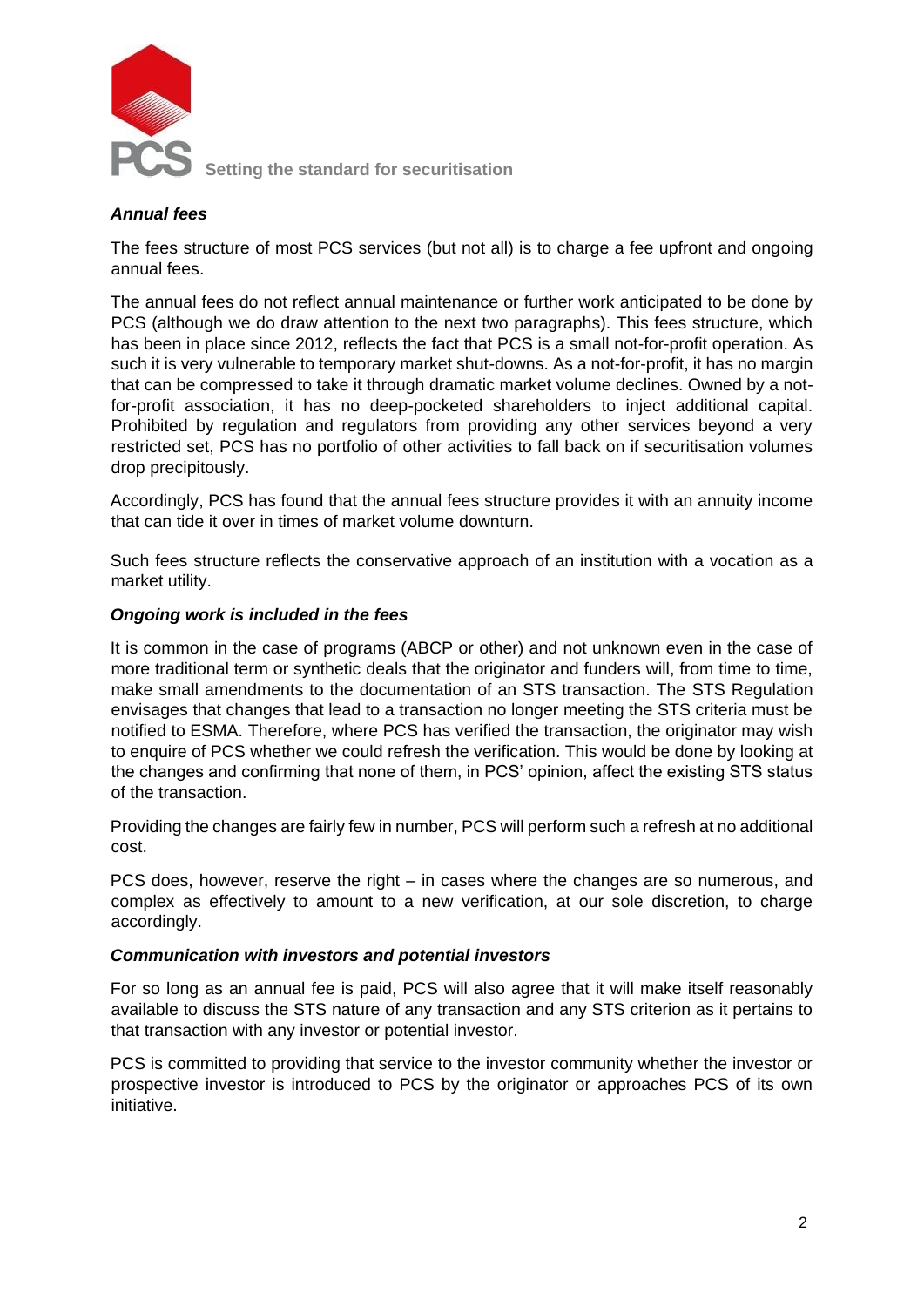

#### *Non-discriminatory fees*

The STS regulation which governs third party verification agents explicitly requires our fees to be non-discriminatory. Any breach of these rules could lead to PCS being, at best, sanctioned and, at worst, barred from STS verification.

This means that it is impossible for PCS to negotiate special deals with individual clients and prospective clients. Any change to the fees schedule must be applied equally to all market participants.

But regulation is not the only reason we are not able to negotiate fees. The PCS initiative is a not-for-profit initiative explicitly committed to treating all market stakeholders fairly.

As a not-for-profit, PCS does not have a profit margin that can be negotiated. In a traditional market context, a company that provides a discount to a valued customer will usually do so by accepting a smaller margin on that trade in exchange for volume or prestige or the chance to enter an otherwise closed market. In PCS' case, the only way we can provide such a discount – in the absence of a profit margin – is by raising the fees for all our other clients.

This is not only difficult to explain to our other clients but contradicts our commitment to fairness and our vocation as a transparent market utility.

This does not mean that, if a prospective client has a unique issue we will not discuss this and, within the principles set out in this paragraph, see how we can accommodate them. We have done this before. But we have also always extended the benefits of any such changes to all our clients through changes to our overall fees structure.

#### *Fees not dependent on results*

It is a regulatory requirement that PCS' fees cannot be dependent on the result.

Therefore, it is a contractual term that once PCS has started work on any transaction, the fees become payable. *Because this is a regulatory requirement, it has been made clear to PCS by the regulators that we have no right to waive fees once they have become payable.*

This is the case even if we cannot complete the verification, or if the transaction goes out verified by another verification agent, or if the transaction goes out without any verification agent – whether it is notified as STS or not. This applies even if the transaction never closes.

Obviously, this requirement does not apply if the failure to complete the verification is due to PCS' own failure to do the work. Also, for the avoidance of doubt, this requirement does not apply if PCS has not received any documents and/or not done any work on the transaction.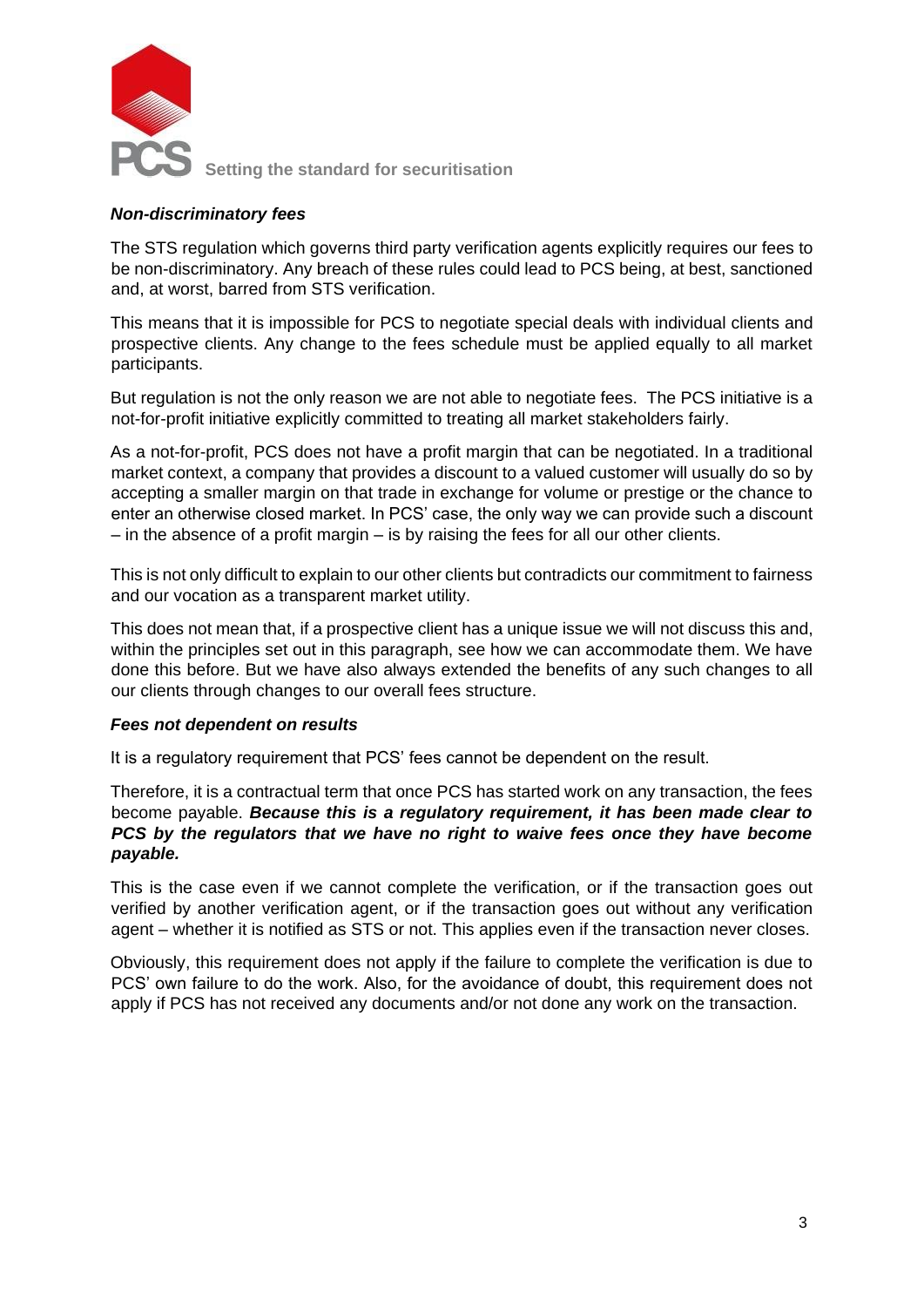

#### *It was also an explicit and specific additional requirement of the regulator that, even if a PCS verification is not granted, all the fees must be paid, including annual fees.*

If the transaction never closes, no annual fees fall to be paid. The regulatory requirement is that PCS is paid the fees it would have been due if the transaction has proceeded to a positive verification. Had PCS issued a positive verification but the deal had been terminated before or immediately after issuance, no annual fee would have been due. So, if no deal occurs no annual fees are required in cases where PCS' mandate was terminated.

For the avoidance of doubt, these rules also apply to Synthetic Verifications as these are (and are considered by regulatory authorities) as merely a type of third party verification subject to all the same rules.

#### *Who pays the fees?*

For a variety of legal and regulatory reasons, PCS may only contract with an originator or sponsor. The fees are the legal obligation of the contracting counterparty. However, PCS is aware that it is often more convenient to have fees – especially annual fees – paid out of the waterfall. Therefore, PCS is happy to send invoices to SSPE's. If this is the desired approach, clients must inform PCS at the time of the application though to avoid unnecessary work, duplication and delay.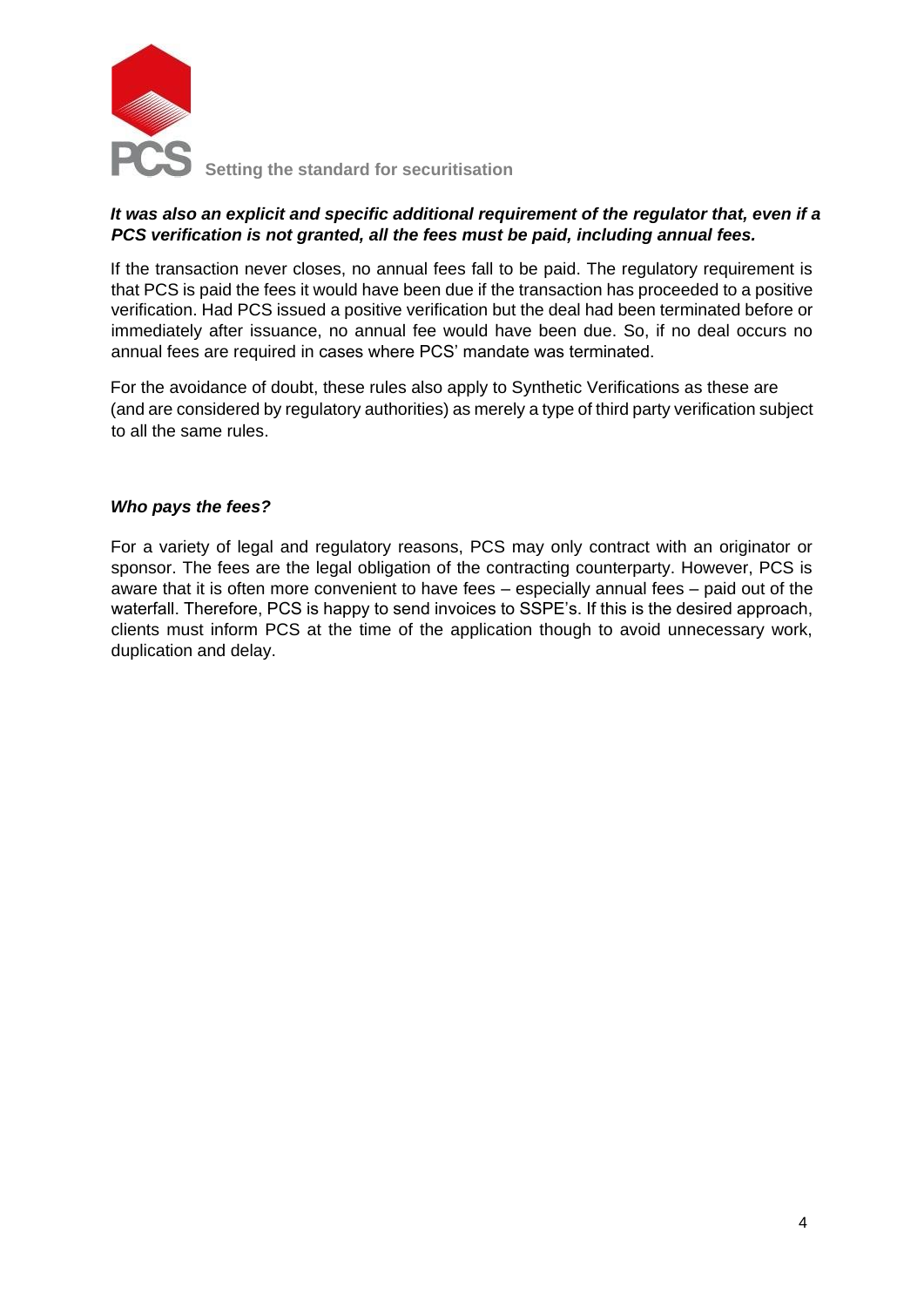

**Setting the standard for securitisation** 

## **DEFINITIONS**

*ABCP Transaction*: a transaction which meets the definition set out in the STS Regulation as being an "ABCP transaction" and is therefore required to meet the STS criteria set out in Articles 24 to 26 of the STS Regulation. These will be checked against the PCS ABCP Master Checklist. If clients or prospective clients are not certain of whether their transaction is an ABCP transaction, they are advised to seek confirmation from their counsel.

*Commitment Period:* means the length of time that funding is committed to the originator by the lender or sponsor or, in the case of an ABCP conduit, the liquidity facility is committed to a particular transaction by the sponsor.

*Continuous Issuance Program:* means a program where notes are issued off the program multiple times a year with no changes to the documentation, usually in small amounts and often rolled over short maturities to the same investors. In Continuous Issuance Programs, there are usually no new roadshows upon each incremental issuance and the investors are the same each time (with additions over time). When new issues take place a very brief deal sheet is published. These transactions display great similarities with MTN note issuance programs. This does not include programs where there may be a few issuances a year but each issuance is a stand alone issuance separately marketed and with a discreet set of investors each time. PCS will need to determine on a case by case basis whether a program meets the definition.

*CRR Assessment:* means an assessment of whether the transaction meets the additional requirements for lower capital requirements under the Capital Requirements Directive as described on the PCS website.

*Evergreen Commitment*: means a commitment which has no set end term but which rolls on until notice is given of termination by one party. Evergreen Commitment's have no Commitment Period.

*Master Trust*: means a structure where individual stand alone issuances are backed by a single collective pool also backing (or intending to back) other individual stand alone issuances.

*Master Trust Initial Verification*: means a request to perform simultaneous STS verifications on a number of transactions within a Master Trust where this is the first request for a PCS verification in respect of that particular Master Trust.

*Master Trust Transaction*: means a stand-alone transaction out of a Master Trust.

*Mixed Transactions*: mean a securitisation where the funding comes from multiple sources, some of which are ABCP Transactions and some of which are Term Transactions.

*Original WAL:* means the original weighted average life of a synthetic/on-balance-sheet transaction as communicated by the Applicant to PCS before the closing of the relevant Transaction.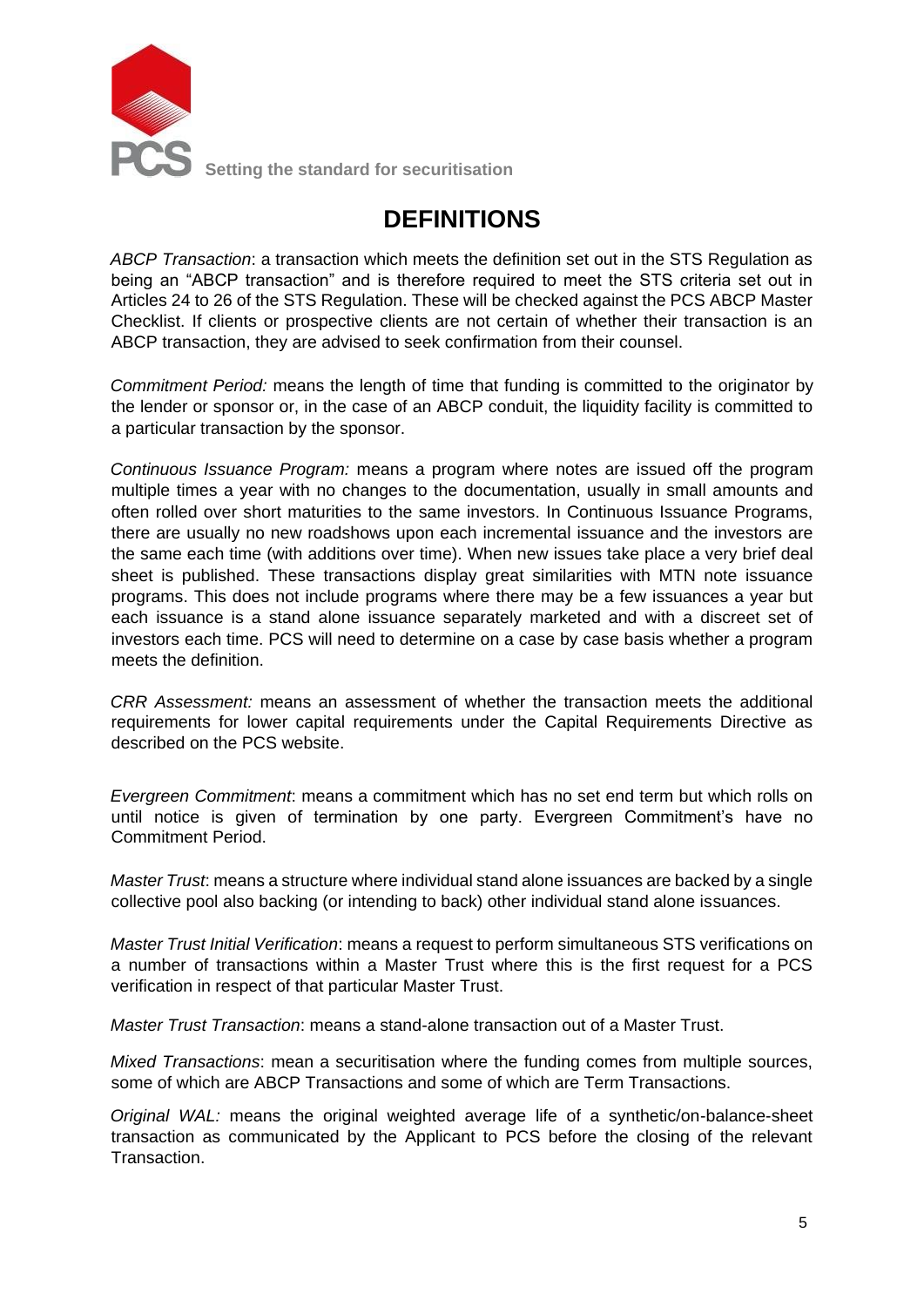

*Seller Led ABCP Transaction*: means an ABCP transaction for which STS verification is sought by the seller/originator. Many Seller Led ABCP Transactions are also Mixed Transactions.

*Small ABCP Transaction*: means a transaction involving a *conduit* which at the time the STS verification is requested has outstanding less than €100 million or £100m or the equivalent in another currency.

*Small Term Transaction*: means a transaction involving a funding commitment (all tranches included) of less than €150 million or £150 million or the equivalent in another currency.

*Sponsor Led ABCP Transaction*: means an ABCP transaction for which STS verification is sought by the conduit sponsor. Many Sponsor Led ABCP Transactions are part of multiple transactions in the same conduit.

*STS Regulation*: means EU Regulation 2017/2402 of 12th December 2017 (a) for EU transactions as amended by Regulation (EU) 2021/557 of the European Parliament and of the Council of 31 March 2021 or (b), in the case of United Kingdom transactions, such regulation as it was on-shored by the UK Withdrawal Act 2019 and amended by the Securitisation (Amendment) (EU Exit) Regulation 2019.

*Synthetic Verification*: means a verification of a synthetic/on-balance-sheet securitisation as provided for in Regulation (EU) 2021/557 of the European Parliament and of the Council of 31 March 2021

*Term Transaction*: means any securitisation that is not an ABCP Transaction or an onbalancesheet securitisation as defined in the STS Regulation. This includes any kind of financing that meets the definition of a traditional securitisation but is not funded by assetbacked commercial paper. It therefore covers not only stand-alone bond issues but also bank loans, including warehousing facilities, privately placed notes, MTNs etc… All these transactions are required to meet the STS criteria set out in articles 20 to 22 of the STS Regulation. These will be checked against the PCS Term Master Checklist. If clients or prospective clients are not certain of whether their transaction is a term transaction, they are advised to seek confirmation from their counsel.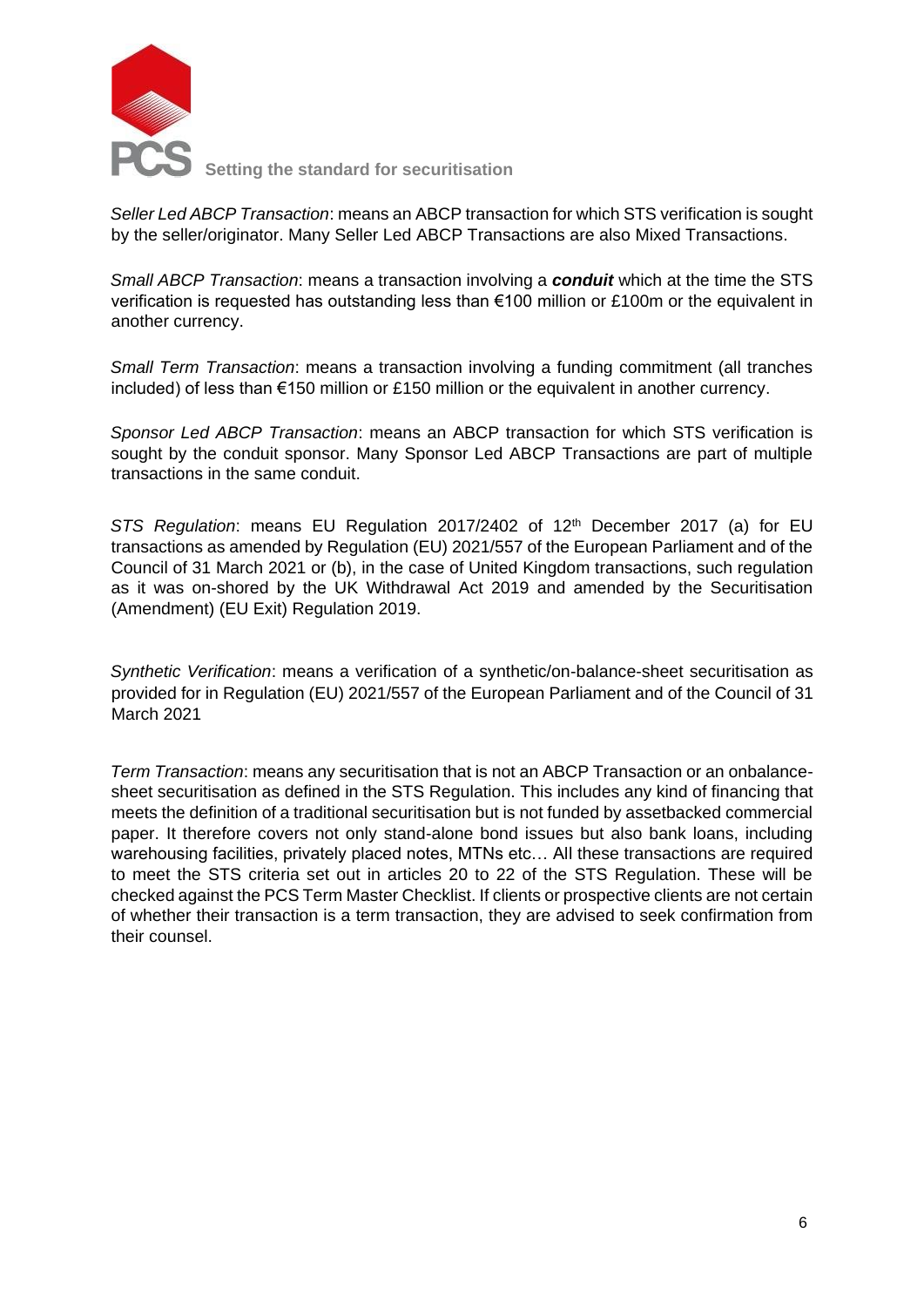

## **FEES**

*Applicable VAT will be added to all fees if required by law taking into account the crossborder VAT charging rules.*

*To calculate how long annual fees are payable, please refer to paragraph (a) below the table*

*Fees will be invoiced prior to closing and are payable on closing of the transaction.*

*Annual fees will be invoiced on or about the anniversary of the transaction and are payable with 30 days.*

| <b>Transaction</b>                                        | <b>Sterling</b> (see (b))                                                 | Euro (see $(b)$ )                                                          |
|-----------------------------------------------------------|---------------------------------------------------------------------------|----------------------------------------------------------------------------|
| Term Transaction (including Master Trust<br>Transactions) | £14,000 upfront<br>£ 5,000 annual                                         | €16,000 upfront<br>€ 6,000 annual                                          |
| <b>Master Trust Initial Verification</b>                  | £14,000 upfront<br>£ 5,000 annual<br>(subject to caps – see<br>(c) below) | €16,000 upfront<br>$€ 6,000$ annual<br>(subject to caps -see<br>(c) below) |
| <b>Small Term Transactions</b>                            | £8,000 upfront<br>£5,000 annual                                           | €10,000 upfront<br>€ 5,000 annual                                          |
| Continuous Issuance Programs                              | £14,000 upfront<br>£ $5,000$ annual<br>both per program                   | €16,000 upfront<br>$\epsilon$ 6,000 annual<br>both per program             |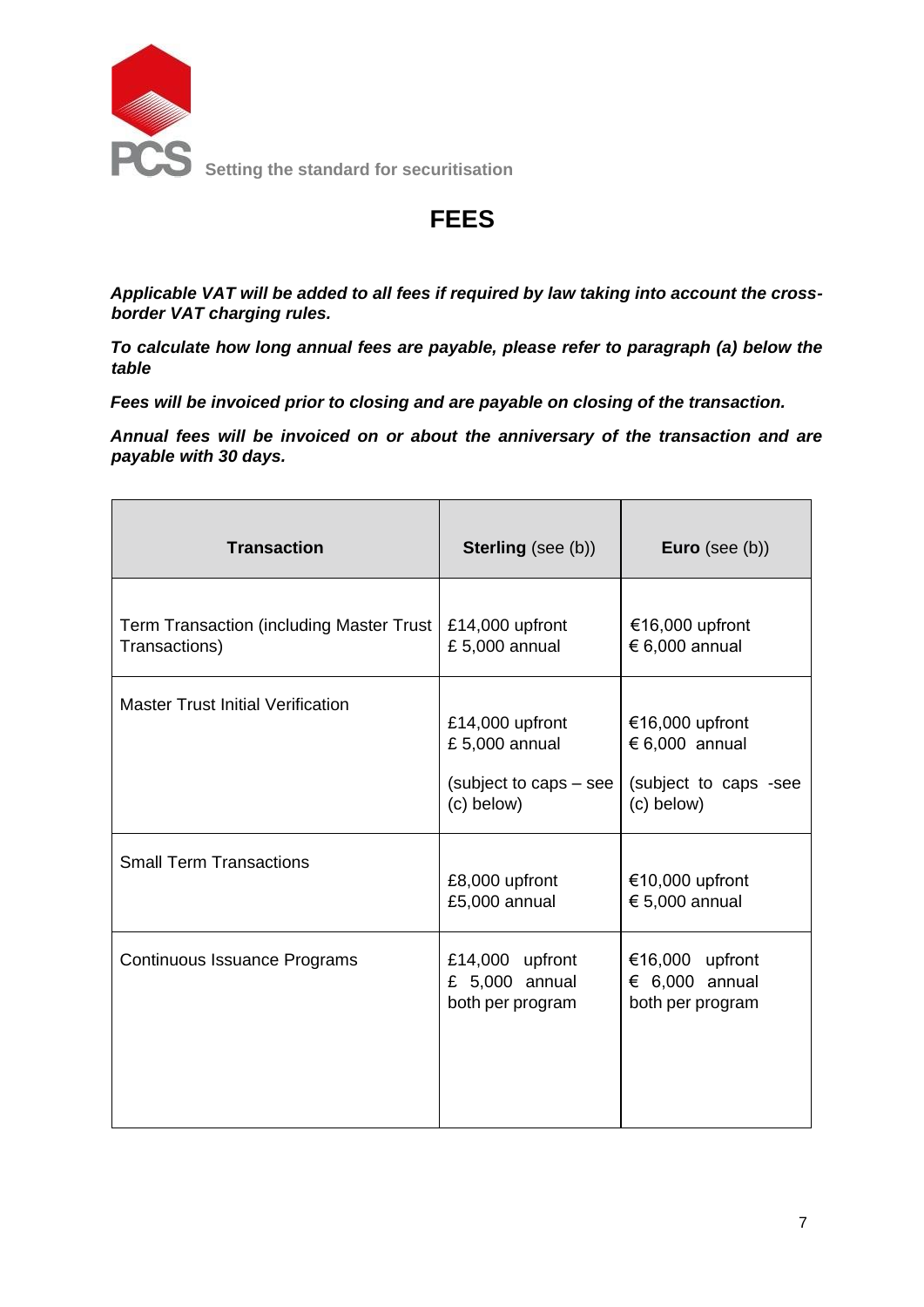

 $\blacksquare$ 

| <b>Transaction</b>                  | <b>Sterling</b> (see (b))                                                                                                                             | <b>Euro</b> (see $(b)$ )                                                                                                                           |
|-------------------------------------|-------------------------------------------------------------------------------------------------------------------------------------------------------|----------------------------------------------------------------------------------------------------------------------------------------------------|
| <b>Sponsor Led ABCP Transaction</b> | £8,000 upfront<br>£5,000 annual<br>(subject to caps and<br>tiering $-$ see (d)<br>below and the<br>multiple transactions'<br>$rules - see (e) below)$ | €9,500 upfront<br>€6,000 annual<br>(subject to caps and<br>tiering $-$ (d) below and<br>multiple<br>the<br>transactions' rules -<br>see (e) below) |
| Seller Led ABPC Transaction         | £8,000 upfront<br>£5,000 annual<br>(subject to the<br>multiple transactions'<br>$rules - see (e) below)$                                              | €9,500 upfront<br>€6,000 annual<br>(subject to the multiple<br>transactions'<br>rules<br>see (e) below)                                            |
| <b>Small ABCP Transaction</b>       | £5,000 upfront<br>£5,000 annual<br>(subject, to tiering -<br>see (d) below and the<br>multiple transactions'<br>$rules - see (e) below)$              | €6,000 upfront<br>€6,000 annual<br>(subject, to tiering -<br>see (d) below and the<br>multiple transactions'<br>$rules - see (e) below)$           |
| <b>Mixed Transactions</b>           | £14,000 upfront<br>£5,000 annual<br>(subject to the<br>multiple<br>transactions' rules -<br>see (e) below)                                            | €16,000 upfront<br>€ 6,000 annual<br>(subject to the<br>multiple<br>transactions' rules -<br>see (e) below)                                        |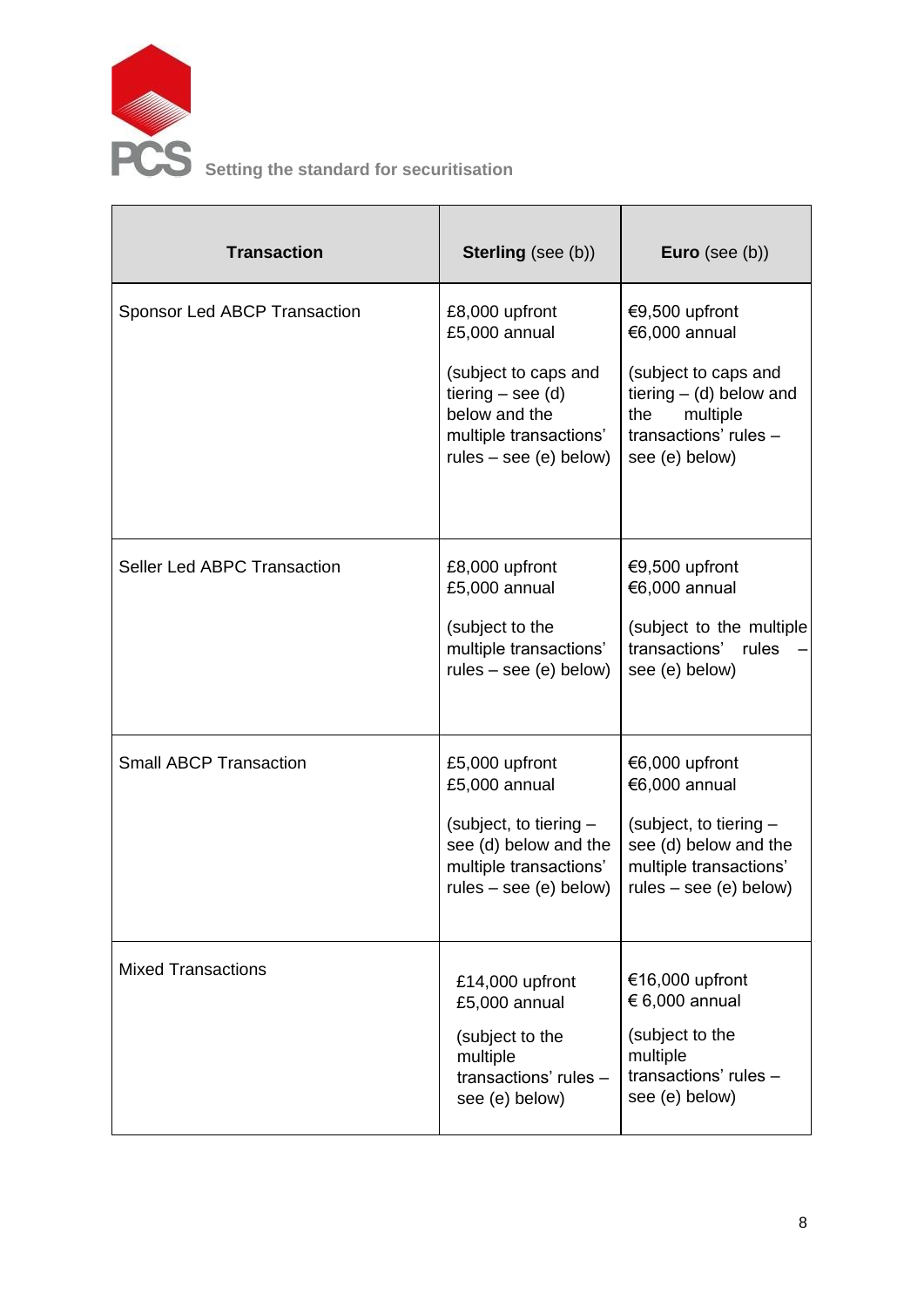

 $\bar{z}$ 

| <b>Transaction</b>            | <b>Sterling</b> (see (b))       | <b>Euro</b> (see $(b)$ )                                                   |
|-------------------------------|---------------------------------|----------------------------------------------------------------------------|
| <b>Synthetic Verification</b> | Not applicable                  | € 20,000 upfront<br>€ 6,000 annual<br>(subject to caps – see<br>(a) below) |
| <b>CRR Assessment</b>         | £1,500 upfront<br>No annual fee | €1,500 upfront<br>No annual fee                                            |
| <b>LCR Assessment</b>         | £1,500 upfront<br>No annual fee | €1,500 upfront<br>No annual fee                                            |

 $\hat{\mathbf{r}}$ 

 $\sim 10$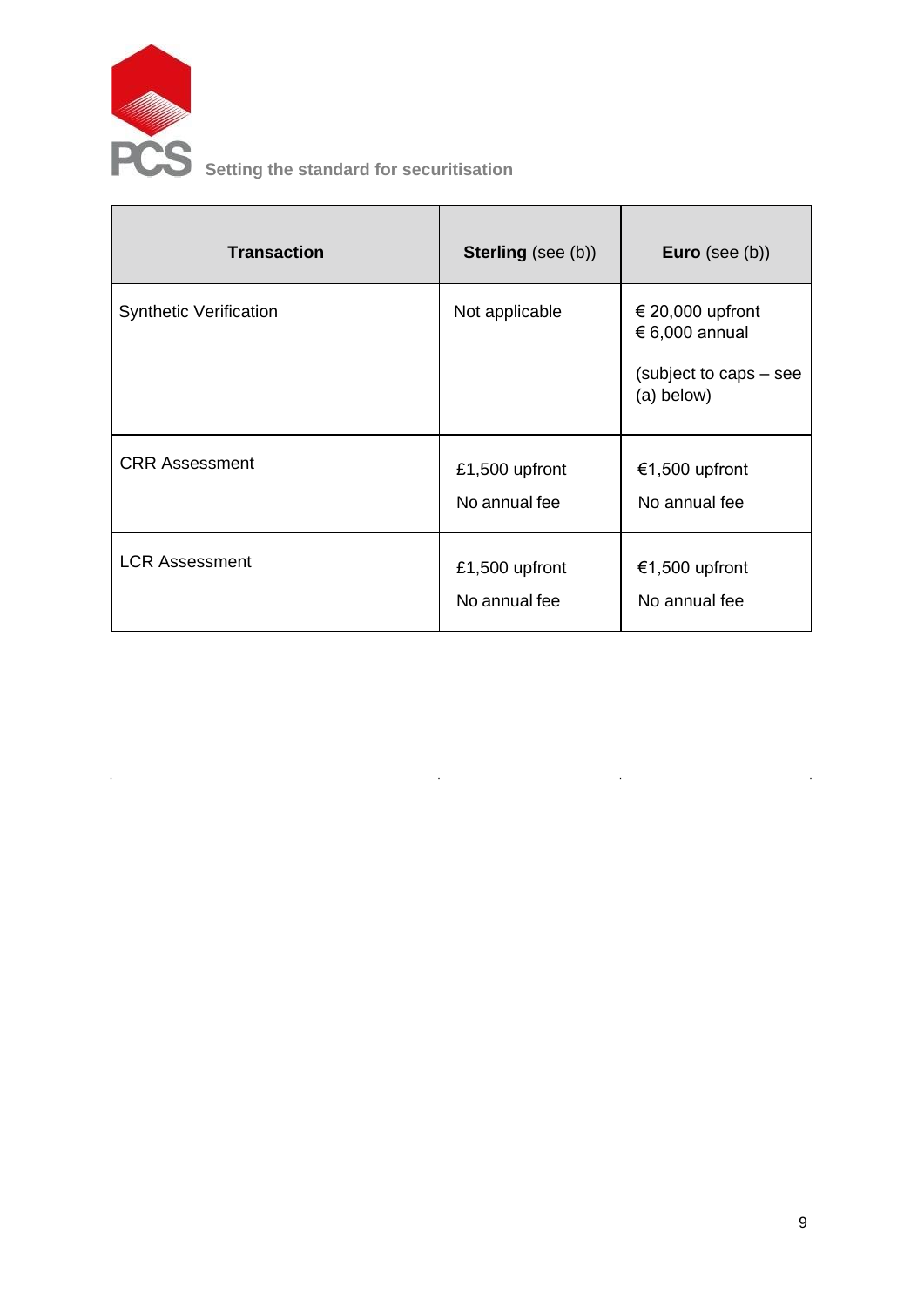

### **Explanations**

#### (a) Annual Fees

- Annual fees are payable in arrears on or about the anniversary of the transaction.
- In the case of bonds or notes, annual fees are payable for each year there are notes outstanding.
- In the case of lending facilities or of ABCP Transactions, annual fees are payable for each year of the Commitment Period. So a liquidity facility renewable after a year will require the payment on one single annual fee at the anniversary of the transaction.
- Cap: For Transactions subject to a Synthetic Verification, the annual fees are capped at the Original WAL, so that the date which falls on the date of the Original WAL calculated from the closing date will be deemed to be the redemption date for all transactions that have not redeemed earlier.
- For transactions which redeem or where the commitment period ends part way through the year, the following table applies:

| <b>Relevant Quarter</b>     | <b>Annual Fee Due</b> |
|-----------------------------|-----------------------|
| First Quarter (0-3 months)  | No fee due            |
| Second Quarter (3-6 months) | 50% fee due           |
| Third Quarter (6-9 months)  | 75% fee due           |
| Last Quarter $(9$ months +) | Full fee due          |

The "Relevant Quarter" being the quarter in which the redemption or end of the commitment falls.

- In the case of facilities with Evergreen Commitments, PCS will charge the annual fees twice on the first and second anniversary of the verification.
- Although our annual fees structure is an important feature of our finances, in circumstances where an originator or sponsor has genuine technical problems with paying over time, PCS would be prepared to consider a single upfront fee set at a level designed to be equivalent to the value of the upfront plus annual fees otherwise payable.

#### (b) Currency

The currency in the second and third columns is the currency in which the transaction is denominated. This will be the currency of the invoice.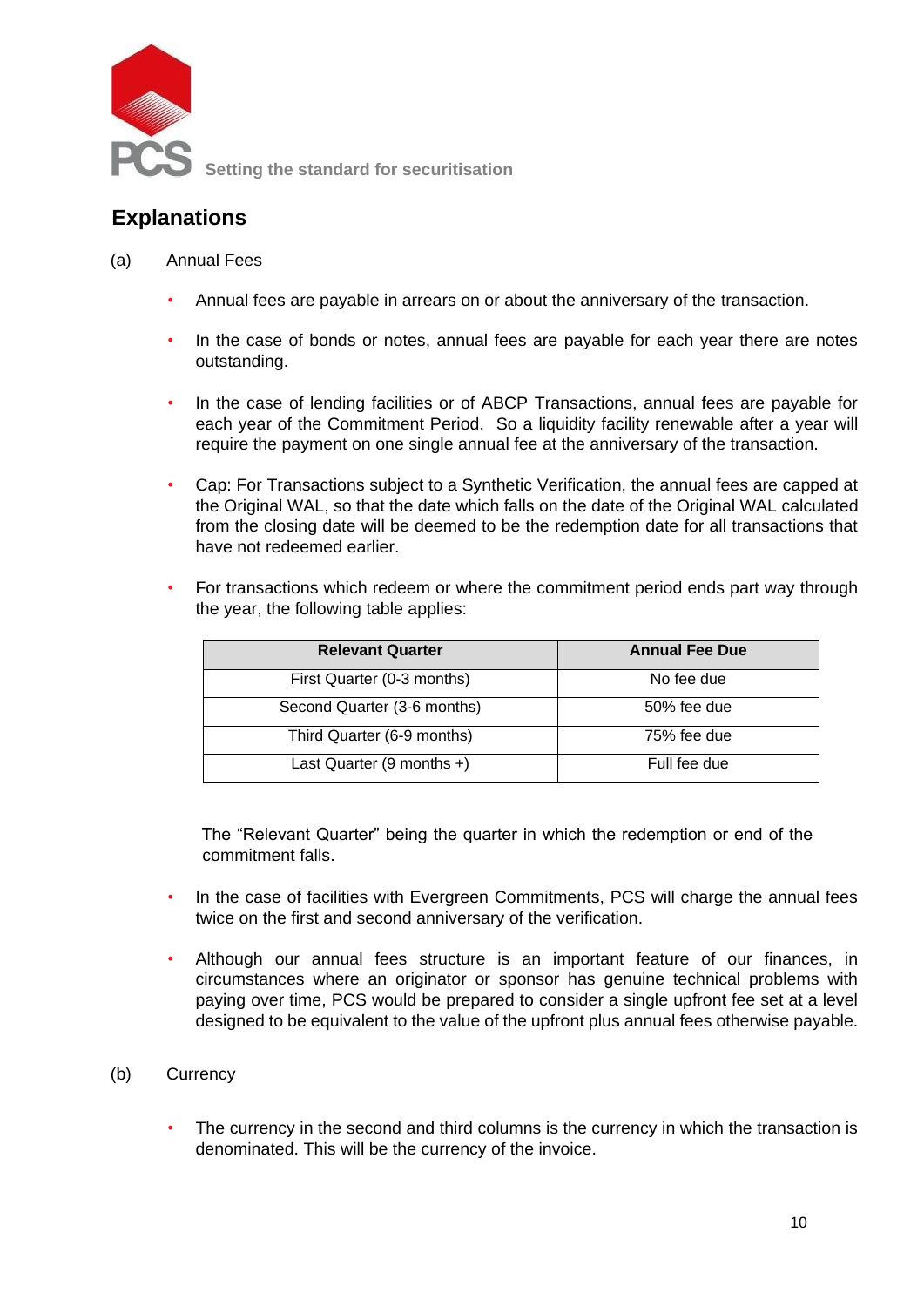

- If the transaction is denominated in more than one currency or in a currency other than sterling or euros, the currency of the invoice will depend on the PCS entity contracted to do the verification (sterling for PCS UK and euros for PCS EU).
- (c) Master Trust Initial Verification
	- If a Master Trust approaches PCS to have multiple transaction verified at the same time, although such verification requires some additional work for each transaction, the bulk of the work is fairly similar. So to avoid charging multiple times for the same work, fees are subject to the following caps:

| <b>Number of simultaneous</b><br>transactions | <b>Sterling fee cap</b>           | Euro fee cap                      |
|-----------------------------------------------|-----------------------------------|-----------------------------------|
| One to six                                    | £24,000 upfront<br>£10,000 annual | €30,000 upfront<br>€12,000 annual |
| Seven to twelve                               | £48,000 upfront<br>£20,000 annual | €60,000 upfront<br>€24,000 annual |
| More than twelve                              | £72,000 upfront<br>£30,000 annual | €90,000 upfront<br>€36,000 annual |

- These fees only apply to simultaneous verifications. Thereafter, as each individual transaction in a Master Trust must be individually verified, the normal Term Transaction fees apply.
- (d) Multiple transactions in the same conduit Sponsor Led ABCP Transactions
	- The fees set out above fall to be paid on each transaction brought to PCS from one ABCP conduit. However, reflecting the similarity of transactions within a conduit and the financial structure of conduits, these fees are subject to the following per conduit cap.

| <b>Number of PCS verified</b><br>transactions in the<br>conduit | <b>Upfront fee per</b><br>transaction | Annual fee cap per<br>conduit |
|-----------------------------------------------------------------|---------------------------------------|-------------------------------|
| One to five                                                     | £8,000 / €9,500                       | £13,000 /€18,000              |
| Six to ten                                                      | £7,500 / €9,000                       | £35,000 / €40,000             |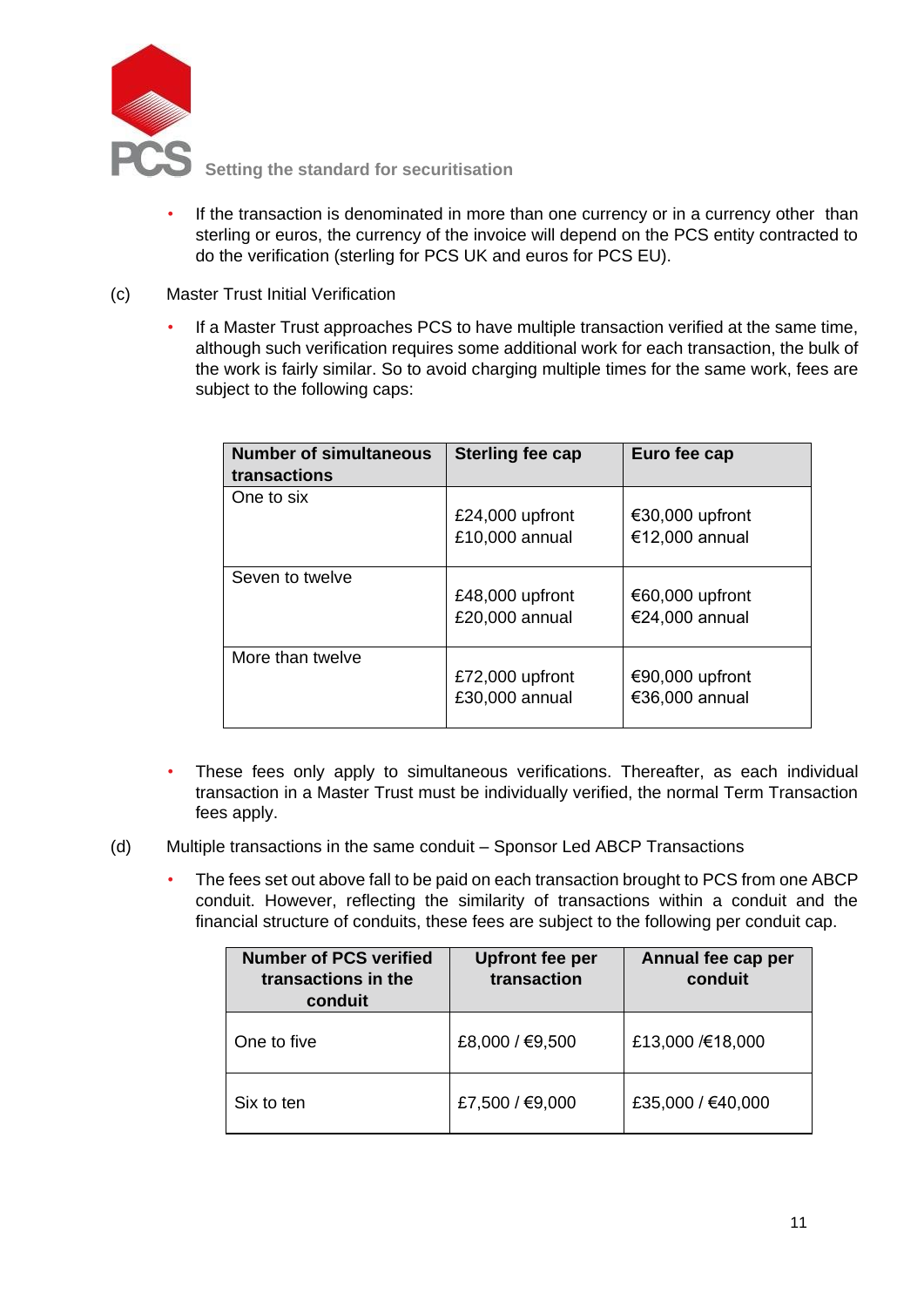

**Setting the standard for securitisation** 

| <b>Number of PCS verified</b><br>transactions in the<br>conduit | <b>Upfront fee per</b><br>transaction | Annual fee cap per<br>conduit |
|-----------------------------------------------------------------|---------------------------------------|-------------------------------|
| Eleven to twenty                                                | £6,500 / €8,000                       | £50,000 / €60,000             |
| Twenty one or more                                              | £6,500 / €8,000                       | £80,000 / €90,000             |

- To clarify the table by an example: the annual payment for a conduit with one PCS verified deal will be €6,000, for two €12,000 and for three, four or five €18,000. When one moves to the sixth transaction, the new €40,000 cap applies so the annual fee for the conduit becomes  $€36,000 -$  in other words, 6 times  $€6,000$  – and the seventh will hit the cap of  $€40,000$ . These fees are calculated based on the cumulative number of verified transactions in a conduit which remain outstanding and notified to ESMA as STS.
- (e) Multiple funders in the same transaction
	- Transactions which have more than one funder will be charged as a single transaction. This means that for transactions where there are more than one funding conduit *but only one set of documentation* both the upfront and the annual fees will be charged only once.
	- In the case of Sponsor Led ABCP Transactions, the fees will be divided equally between the funders. For the avoidance of doubt, this division is made based on the number of the funding sources and is not proportional to the amount of funding provided by these sources.
	- In the case of Seller Led ABCP Transactions, the seller will be invoiced in full and may absorb the costs or divide them as it sees fit.
	- In the case of Mixed Transactions if PCS has been mandated by the Seller, the seller will be invoiced in full and may absorb the costs or divide them as it sees fit. If PCS has been mandated by the lenders/sponsors the fees will be divided in the same manner as in the case of Sponsor Led ABCP Transactions.
- (f) Exceptions
	- If a client believes that there are exceptional circumstances which result in our fees schedule departing from the requirements that we charge fairly and on a